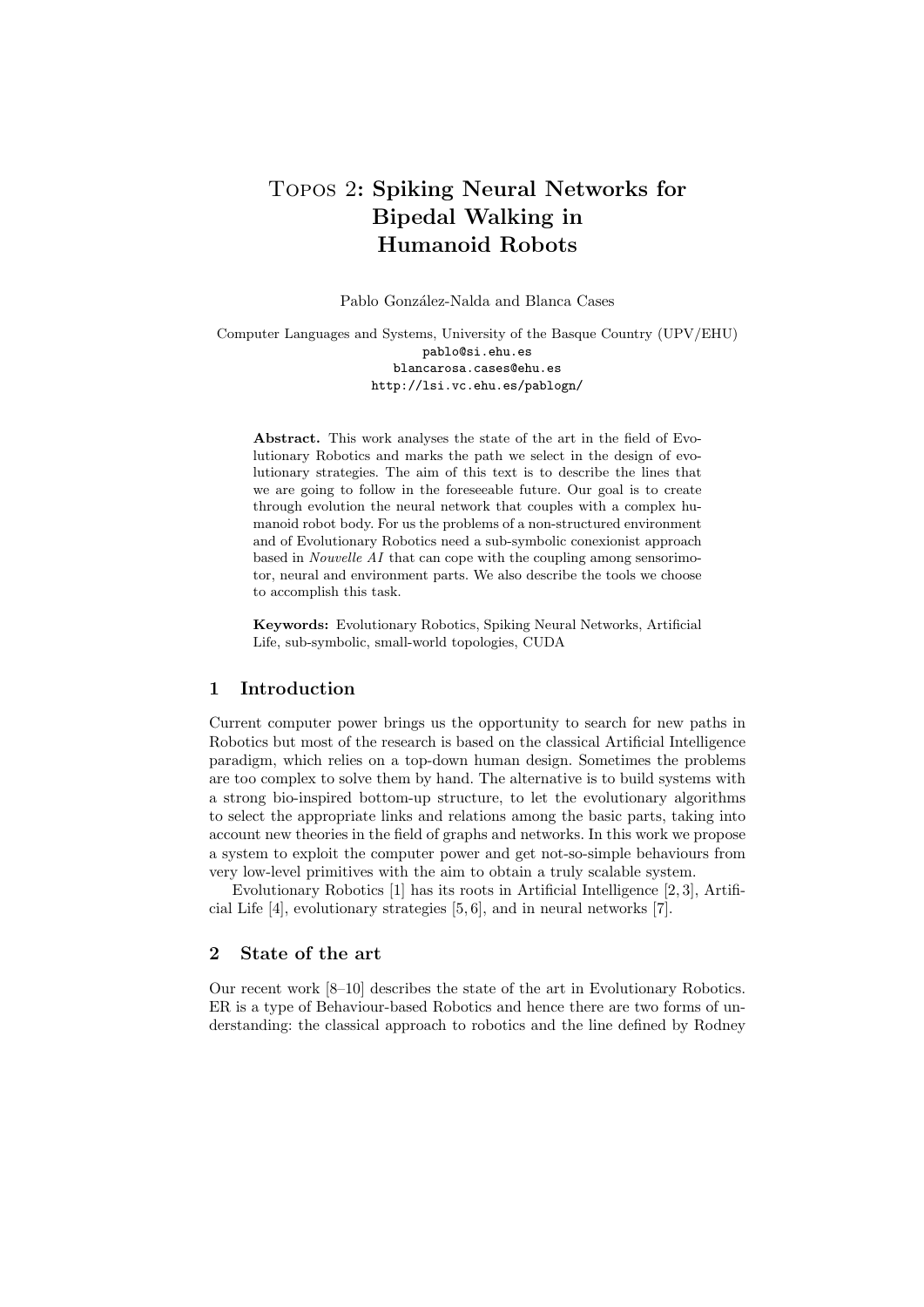Brooks to avoid the problems caused by the use of representations. Ronald Arkin depicts these ideas as a continuum in a spectrum. The Spectrum of Robot Control [11] represents the range of of robot control strategies from a deliberative symbolic, classic AI, high level cognitive approach for a structured environment and a reactive, sub-symbolic, Nouvelle AI conexionist based system that can cope and couple with a non-structured environment. The latter is more suitable for a embodied and situated robot controller since it applies the Symbol Grounding Hypothesis, and the former excludes the connection between the world and the system [12] because the designer has to set symbol primitives to represent the atomic stimuli.

Embodiment and situatedness are two ideas that we have to take into account if we want to get a robot for a non-structured environment, because the information that the robot needs is closely related to the filtering that the body and sensors physically do. There is a coevolution between the neural system and the shape and function of the sensors. The body as a whole determines and modifies the given response to a stimulus.

Evolutionary Robotics is a young discipline that has followed this approach achieving complex behaviours that emerge from simple interactions among the parts of the system. Nevertheless, there are two problems that have to be addressed in order to obtain more powerful robots: morphogenesis and scalability. First attempts of morphogenesis were a simple and direct expression of the robot parameters and neural weights from the genetic information to the actual controller and the physical robot. This is not a scalable system. Genetic Algorithms cannot find the correct relations among the values that shape the individual. Instead of this, the evolutionary algorithm has to set as an individual the set of parameters of a dynamical system whose final result is the robot. In our opinion, this is the way to develop a body and sensorimotor structure coupled with the topology of the neural network, that can be parametrized and evolved.

In other words, if the environment is complex and it only can be described in a non-linear form, the robot and its evolution has to be equally complex, as a new born child that has to learn to coordinate vision, proprioception and environment. The whole mechanism has to be scalable to allow the growing of the robot capabilities to quantitatively more complex ones.

Some authors have created new models of neural networks, more bio-inspired and with a rich dynamics, time delays and interesting effects on computational capabilities [7, 13–15]. There has been also a lot of exciting new work on network topologies [16–18] that has been applied to Neural Networks but in a theoretical level to study their properties [19, 20]. As a clue on how the neuroscience could change with these theories, in [20] we can read:

"Our results suggest that mammalian cortical networks, by virtue of being both small-world and topographically organized, seem particularly well-suited to information processing through polychronization."

It is clear that an experiment in Evolutionary Robotics could help to the progress in these areas.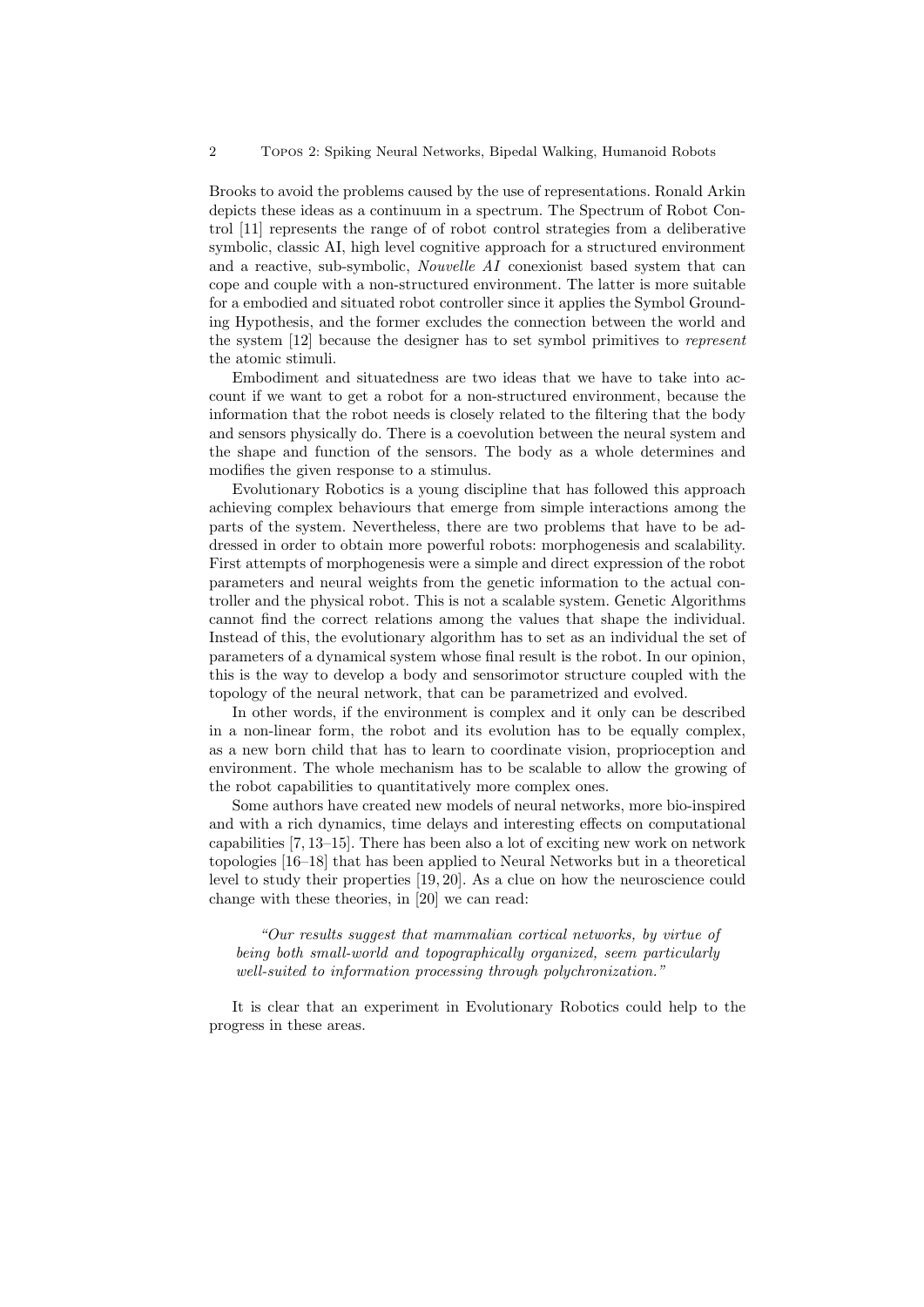If this knowledge could be applied to Evolutionary Robotics, within the described framework the so called small-world networks and their algorithms could give us the tools to tackle both problems, morphogenesis and scalability. With these ideas, through simple algorithms the net would grow and connect to form the sensorimotor loop, parametrized with the help of the evolutionary strategies.

The lines that Di Paolo [21] marks as the future of Evolutionary Robotics are on one hand, more and more high-level cognitive behaviours, and on the other hand, experiments as a synthetic biology:

"The purpose of work in ER is less centred on trying to obtain more  $\alpha$ 'cognitively' complex performance —a goal that has not been abandonedand more on understanding other dimensions of adaptation and the role of different kinds of underlying mechanisms. The design and study of novel integrated systems of this sort may well be one way for evolutionary robotics to contribute useful information back to biology, especially neuroscience, in the proximate future."

Both objectives could merge and obtain complex cognitive mechanisms based on the last discoveries in neuroscience, with the help of graph theory and new methods of describing, building and connecting the body and the control of the robot.

## 3 Objectives

After the critical analysis of the situation in Evolutionary Robotics we can describe the main goal that we want to achieve. We want to build mechanisms to get an advance in complex sensorimotor behaviours (as bipedal walking of a humanoid robot) in a completely sub-symbolic conexionist system, that is, the designer deals with neuron definitions, without setting architectures, hierarchies, or at least not directly, but through bio-inspired developmental algorithms. Nevertheless, the current works based on human designed behaviours implement the analytic approaches of the classic AI [22]. These ones are obviously interesting but lack a synthetic framework like the one described. The work we propose is ambitious within the constraints of the theoretical proposal.

For this task we need a big spiking neural network to connect to simulated muscles as a proprioceptive and motor system in a humanoid robot with tens of degrees of freedom. The neural network has to have thousands of neurons because it is easier to extract and set the correct information for each joint, and this topology also has to reflect the somatotopic arrangement (spatial organisation that maintains the body topology within the brain [23]) and to show a smallworld connectivity [24].

So this development would give a step further in the fields of morphogenesis, scalability, robotic neuroscience and globally in Evolutionary Robotics. The interaction between the body and the growing network could be the way of emerging a meaningful structure of the neural network in the previously described framework and consequently at least a partial solution to the problems that usually arise when building new robots using evolution.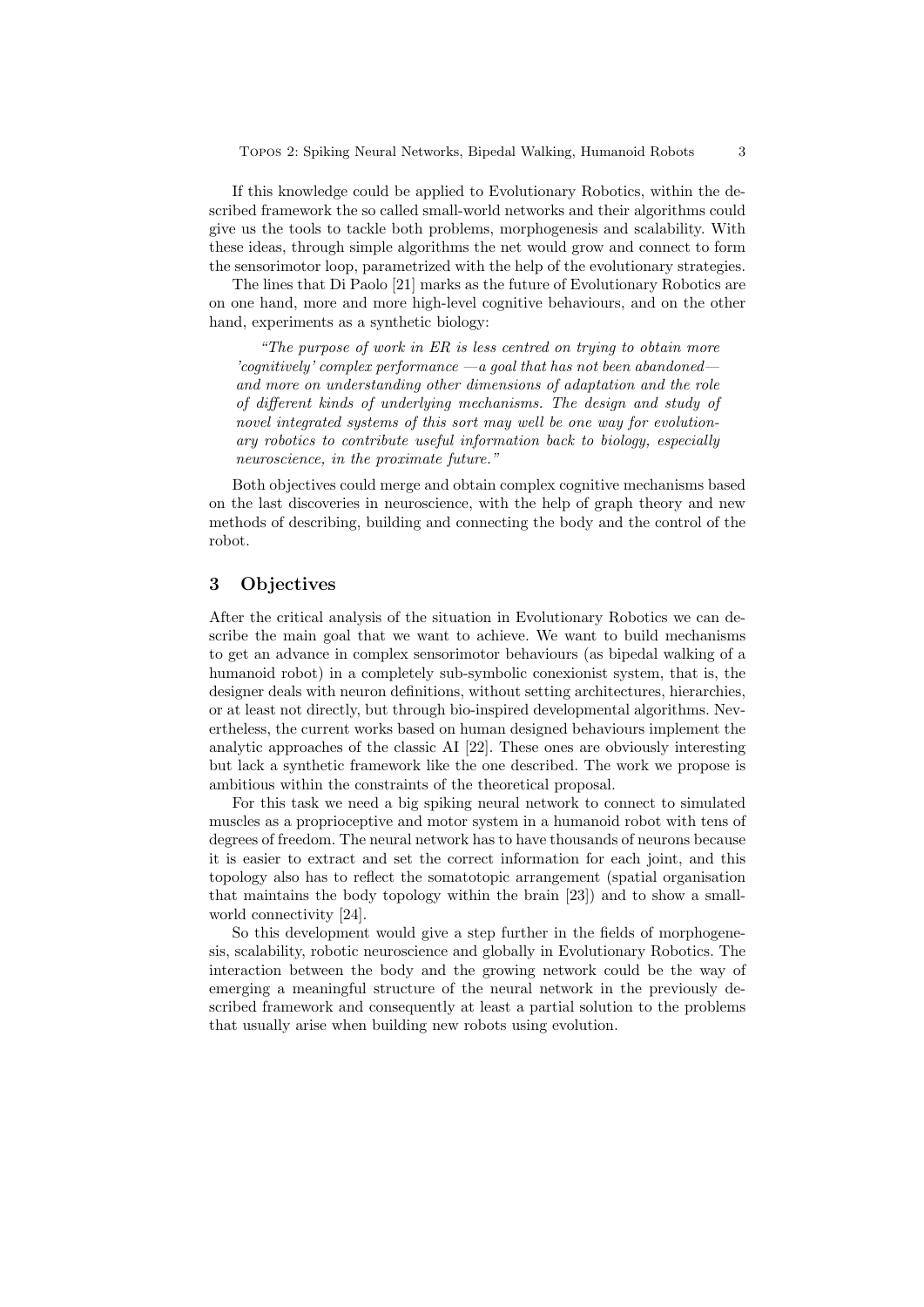4 Topos 2: Spiking Neural Networks, Bipedal Walking, Humanoid Robots

#### 4 Tools

The first thing we need is a simulation of a humanoid robot. The need of a simulation is because it is much easier and cheaper to apply evolutionary strategies in simulation due to the available computational power and the lack of damages in the robot. After a search we choose SimSpark simulator [25], the one used in RoboCup 3D Soccer Simulation League. The reasons are that is free software, it uses the Open Dynamics Engine (ODE) for simulating physics as velocity, inertia and friction, rigid body dynamics and collisions. It has a model of a Nao-like robot with a lot of sensors and 22 degrees of freedom (see fig. 1).



Fig. 1. A Nao-like humanoid robot in the SimSpark simulation.

A software that helps to use SimSpark is the libbats library [26], which also it is free software (GPL). This library deals with some common operations that we do not need to change from the usual way and let us to read and set joint angles easily.

We also need a fast simulation of a spiking neural network. We select the Izhikevich model [14]. The reasons to pick out this one are explained in [27]. In short, this model is one of the fastest and also it has most of the necessary characteristics. The formulas that rule the neuron dynamics are the following (eq. 1).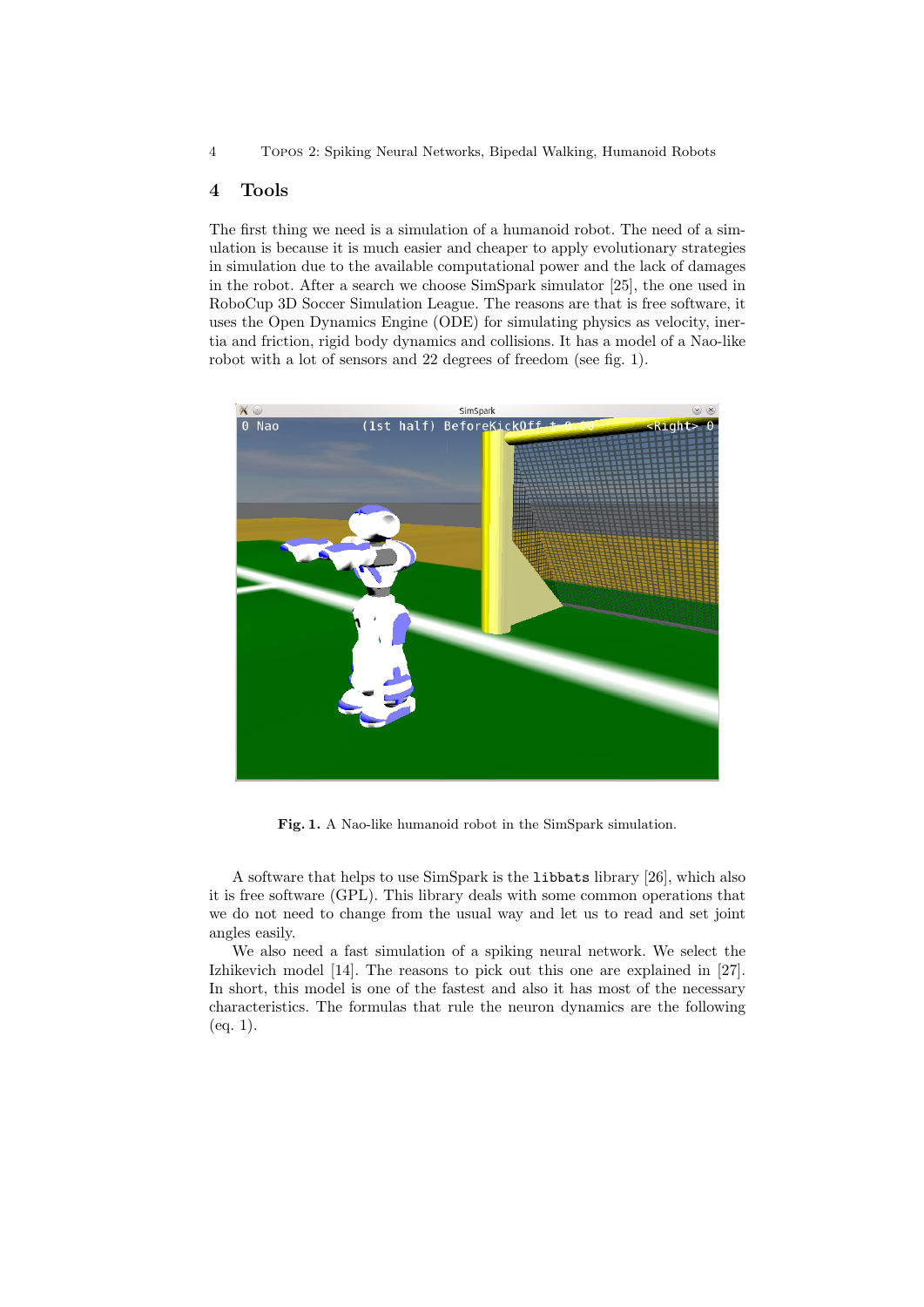$$
\dot{v}_i = 0.04v_i^2 + 5v_i + 140 - u_i + I
$$
\n
$$
\dot{u}_i = a(bv_i - u_i)
$$
\n
$$
if \quad v_i \ge 30mV
$$
\n
$$
v_i \leftarrow c
$$
\n
$$
u_i \leftarrow u_i + d
$$
\n(1)



Fig. 2. Some of the neuron dynamics in the Izhikevich model, from [14].

The robot controllers for the SimSpark are written in C++, so we can run them at high speed, but the neural networks are fully "parallelisable", that is, they are matrix calculus that can be done in parallel. Nowadays, we have powerful rendering graphical processor units (GPU) that are designed to calculate at each processing core the colour, brightness and shadows for each pixel in a 3D scene. There are programs that allow to send non-graphical computing to GPU to perform general-purpose computing. In this case the hardware and software pack that we have chosen is CUDA [28]. It is a mature technology and it is demonstrated that can be 26 times faster than a common CPU software when simulating a neural network based on the Izhikevich model [29, 30].

The design of the fitness functions is always a problem in Evolutionary Robotics. We have to design an experiment in which a function has to tell how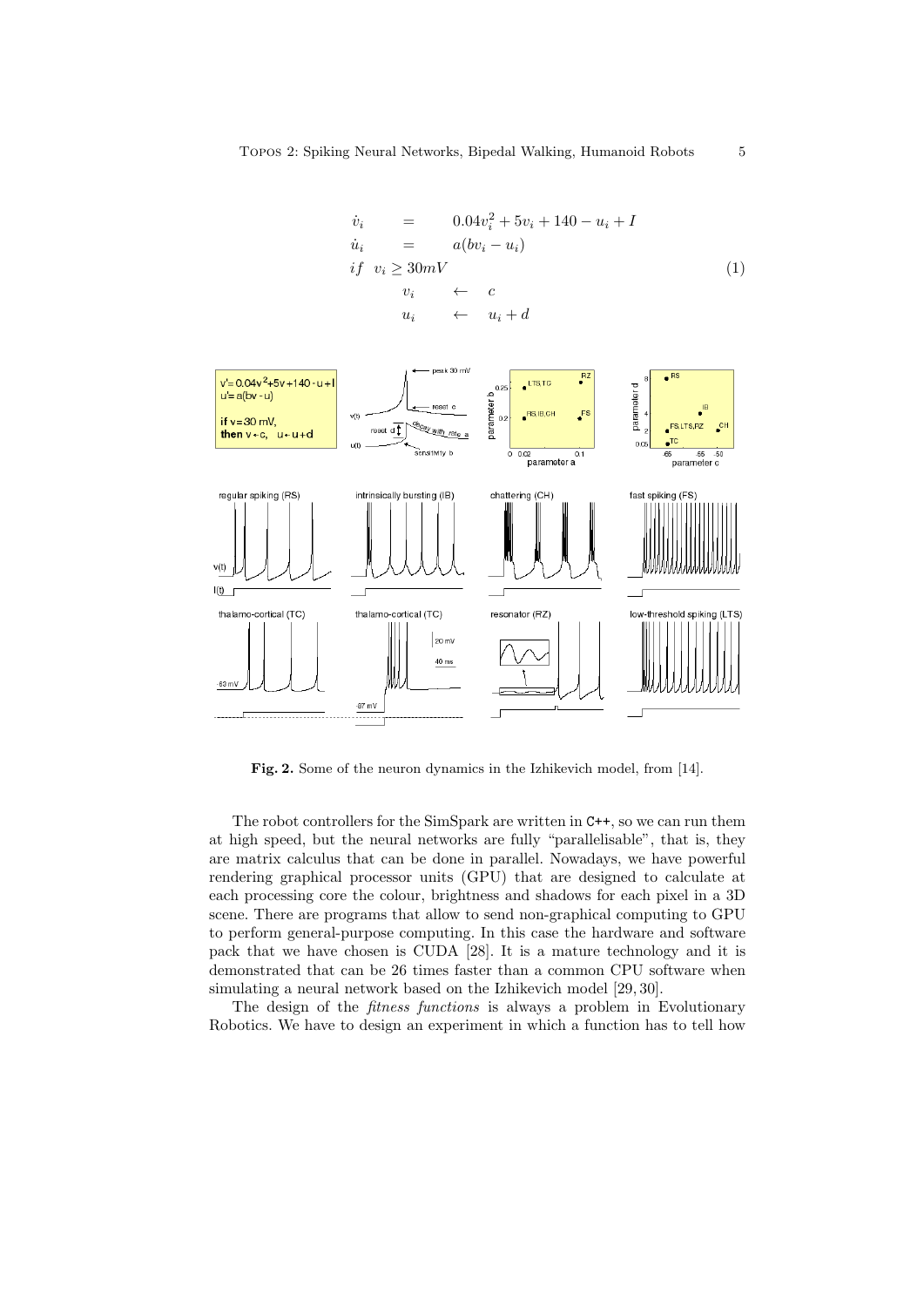good is a robot (one of the possible solutions of a problem subject to evolution) in order to select or discard the parameters that define the robot. In this case it is easy to design the experiment thanks to the problem that we want to work, the bipedal locomotion. The fitness value can be calculated as the covered distance in a fixed time. It could be also added a value related to the time that the robot has maintained the standing position while walking.

## 5 Conclusions

In this work we have set the basis for a search of new techniques in Robotics. We continue our previous in Evolutionary Robotics, remarking the bio-inspired bottom-up structure, and adding new works on graphs to permit evolutionary strategies to build the neural controller of the robots that fits with a complex humanoid robot body.

### References

- 1. Harvey, I.: The artificial evolution of adaptive behaviour. Ph.D. thesis, University of Sussex (1995)
- 2. Russell, S. J., Norvig, P.: Artificial Intelligence: A Modern Approach, Prentice Hall (1994)
- 3. Brooks, R.: Intelligence without representation. Artificial Intelligence 47, 139–159 (1991)
- 4. Langton, C. G. (Ed.): Artificial Life: the proceedings of an interdisciplinary workshop on the synthesis and simulation of living systems. Addison-Wesley, Redwood City, CA (1989)
- 5. Holland, J.: Adaptation in Natural and Artificial Systems. U. Michigan Press (1975)
- 6. Goldberg, D. E.: Genetic Algorithms in Search, Optimization and Machine Learning. Addison-Weley, Reading (1989)
- 7. Maass, W., Bishop, C. M. (eds.): Pulsed Neural Networks. MIT Press (1999)
- 8. Gonz´alez-Nalda, P., Cases, B.: Topos: Spiking neural networks for temporal pattern recognition in complex real sounds. Neurocomputing,  $71(4-6)$ ,  $721-732$  (2008) ISSN 0925-2312. URL http://dx.doi.org/10.1016/j.neucom.2007.07.032.
- 9. Gonz´alez-Nalda, P., Cases, B.: Topos: generalized Braitenberg vehicles that recognize complex real sounds as landmarks. In: Alife X: 10th International Conference on the Simulation and Synthesis of Living Systems, pp. 213–219, Cambridge, MIT Press (2006)
- 10. González-Nalda, P.: Navegación mediante Evolución de Redes Neuronales Recurrentes y Dinámicas. Ph.D. thesis, University of the Basque Country, (2008) URL http://lsi.vc.ehu.es/pablogn/investig/ficheros/PGN-Tesis.pdf.
- 11. Arkin, R.: Behavior-Based Robotics. MIT Press, Cambridge, MA (1998)
- 12. Brooks, R.: Elephants don't play chess. Robotics and Autonomous Systems 6, 3–15 (1990)
- 13. Maass, W.: Networks of spiking neurons: the third generation of neural network models. Neural Networks 10 1659–1671 (1997)
- 14. Izhikevich, E. M.: Simple model of spiking neurons. IEEE Trans Neural Netw, 14(6), 1569–1572 (2003)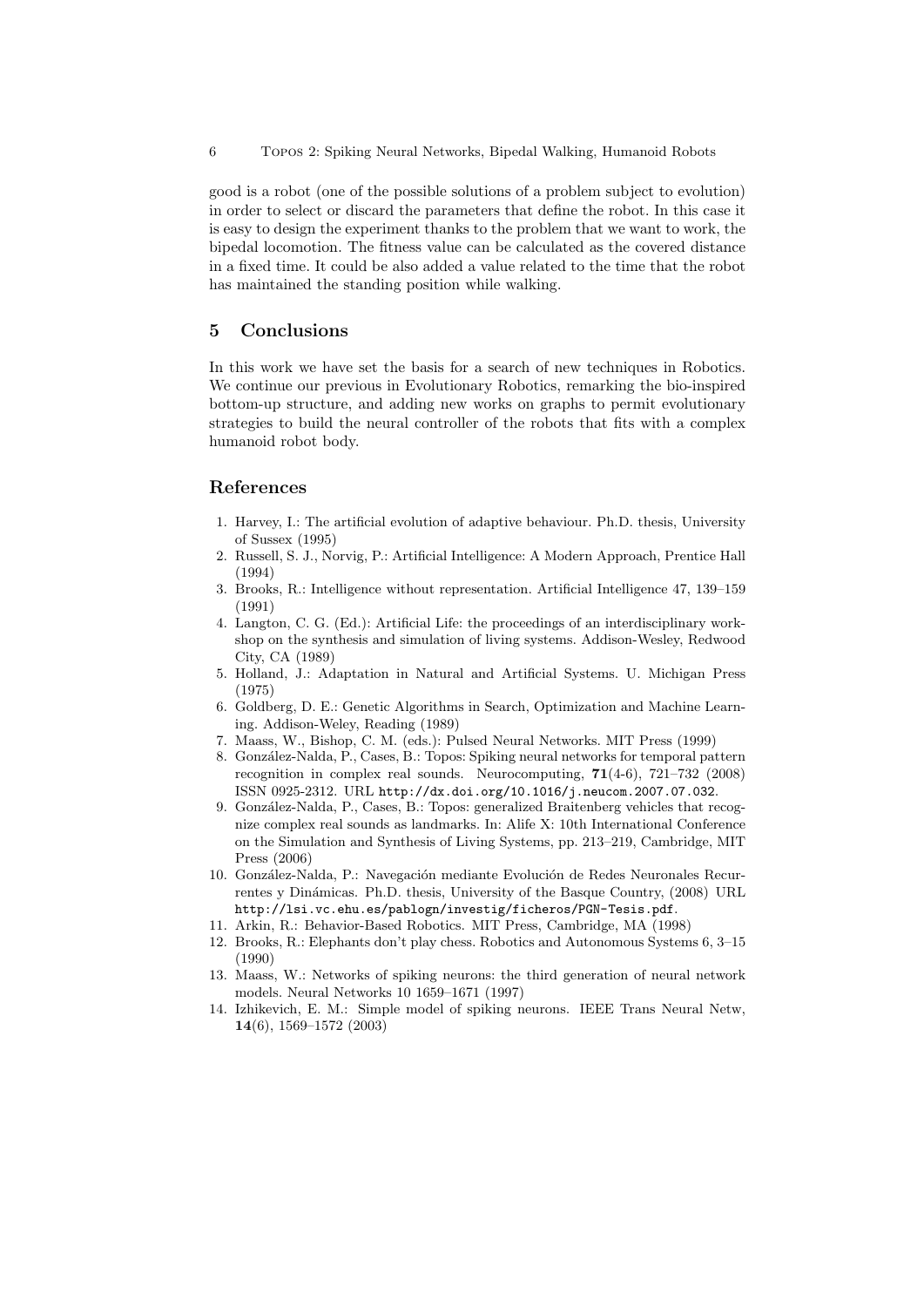Topos 2: Spiking Neural Networks, Bipedal Walking, Humanoid Robots 7

- 15. Izhikevich, E. M.: Polychronization: Computation with spikes. Neural Comput., 18(2):245–282, (2006)
- 16. Watts, D. J., Strogatz, S. H.: Nature 393, 440 (1998)
- 17. Barabási, A. L., Albert, R.: Science 286, 509 (1999)
- 18. Amaral, L. A. N., Ottino, J. M.: Eur. Phys. J. B. 147-162 (2004)
- 19. Kwok, H.F., Jurica, P., Raffone, A., van Leeuwen, C.: Robust emergence of smallworld structure in networks of spiking neurons. Cogn Neurodyn, 1:39–51 (2007)
- 20. Vertes, P. E., Duke, T.: Effect of network topology on neuronal encoding based on spatiotemporal patterns of spikes. HFSP J., 4(3-4):153–163 (2010)
- 21. Di Paolo, E. A.: Evolutionary robotics (S. Nolfi and D. Floreano), Volume 14, Connection Science, cap. Review. MIT Press.(2002)
- 22. Picado, H., Gestal, M., Lau, N., Tom, A.M., Reis, L.P.: Grid Automatic Generation of Biped Walk Behaviour Using Genetic Algorithms. In: IWANN2009 International Work-Conference on Artificial Neural Networks, pp. 805–812. Springer (2009)
- 23. Manni, Petrosini, E. L.: A century of cerebellar somatotopy: a debated representation. Nature Reviews Neuroscience, 5, 241–249 (2004)
- 24. Smith-Bassett, D., Bullmore, E.: Small-world brain networks. Neuroscientist, 12(6), 512–523 (2006)
- 25. Obst, O., Rollmann, M.: Spark A generic simulator for physical multi-agent simulations. Computer Systems Science and Engineering, 20(5), (2005) http: //sourceforge.net/projects/simspark/
- 26. The Little Green BATS http://www.littlegreenbats.nl: Libbats Library: https://launchpad.net/littlegreenbats
- 27. Izhikevich, E. M.: Which model to use for cortical spiking neurons? IEEE Trans Neural Netw, 15(5), 1063–1070 (2004)
- 28. NVIDIA Corporation: CUDA Programming Guide for CUDA Toolkit 3.2 (2010)
- 29. Nageswaran, J.M., Dutt, N., Krichmar1, J.L., Nicolau, A., Veidenbaum, A.V.: Efficient Simulation of Large-Scale Spiking Neural Networks using CUDA Graphics Processors. In: Intl. Joint Conf. on Neural Networks (2009)
- 30. Nageswaran, J.M., Dutt, N., Krichmar1, J.L., Nicolau, A., Veidenbaum, A.V.: A Configurable Simulation Environment for the Efficient Simulation of Large-Scale Spiking Neural Networks on Graphics Processors. Neural Networks 22, 791–800 (2009)